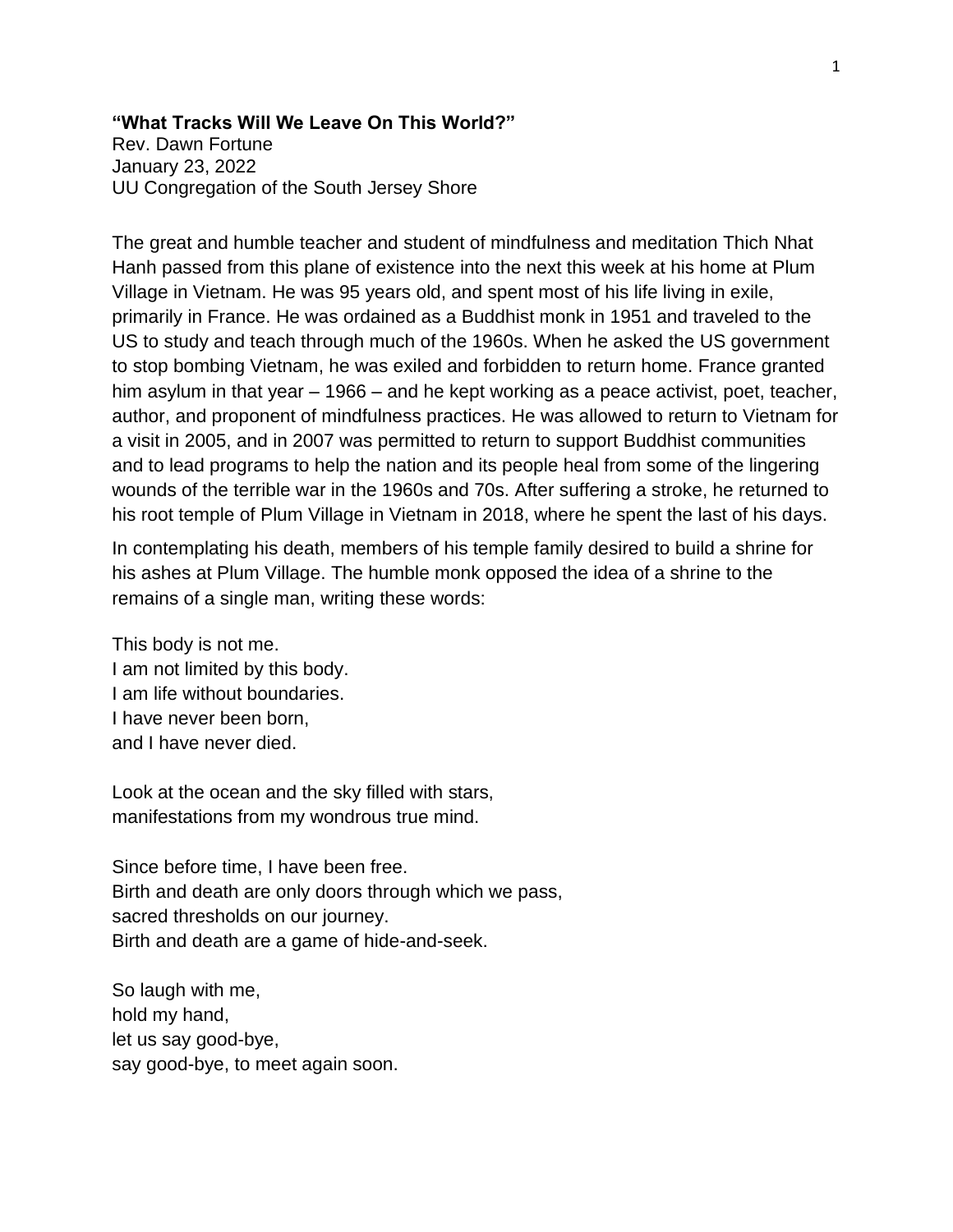We meet today. We will meet again tomorrow. We will meet at the source every moment. We meet each other in all forms of life.

*contemplation on no-coming and no-going - thich nhat hanh*

Thich Nhat Hanh's death prompts us to consider the legacy he left behind: hundreds of monasteries, countless peace activist groups and organizations, relationships with hundreds of thousands of people around the world, a life lived in pursuit of peace, seeking ever to remain humble, even as the world showered him with accolades and adoration.

His legacy is as deep as it is broad and wide, having touched the hearts and lives of millions of people around the globe, for over 70 years of public life. It has been said that Thich Nhat Hanh made the eastern practice of Buddhism accessible to the western masses who were seeking a spiritual experience beyond the dominant Judeo-Christian culture of their world. In a century that saw the rise of such profound consumerism, Thich Nhat Hanh taught simplicity and modesty. In a century that emphasized and celebrate individualism, achievement, and personal liberties, Thich Nhat Hanh taught about living in community, sharing resources, and our responsibilities to others in the world.

On this week in 1967, he was nominated for the Nobel Peace Prize with these words:

January 25, 1967

The Nobel Institute Oslo, NORWAY

Gentlemen:

As the Nobel Peace Prize Laureate of 1964, I now have the pleasure of proposing to you the name of Thich Nhat Hanh for that award in 1967. I do not personally know of anyone more worthy of the Nobel Peace Prize than this gentle Buddhist monk from Vietnam.

This would be a notably auspicious year for you to bestow your Prize on the Venerable Nhat Hanh. Here is an apostle of peace and non-violence, cruelly separated from his own people while they are oppressed by a vicious war which has grown to threaten the sanity and security of the entire world.

Because no honor is more respected than the Nobel Peace Prize, conferring the Prize on Nhat Hanh would itself be a most generous act of peace. It would remind all nations that men of good will stand ready to lead warring elements out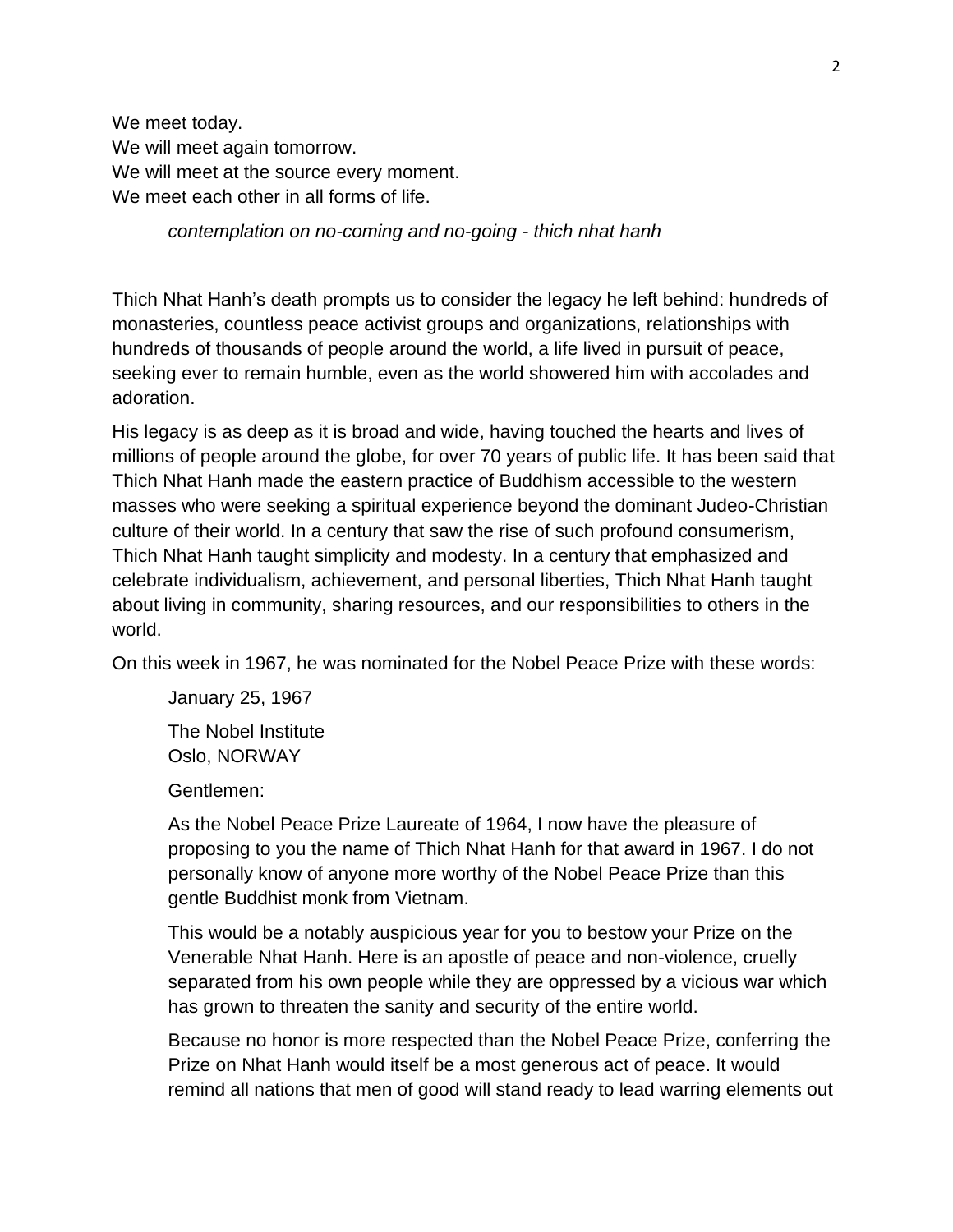of an abyss of hatred and destruction. It would re-awaken men to the teaching of beauty and love found in peace. It would help to revive hopes for a new order of justice and harmony.

I know Thich Nhat Hanh, and am privileged to call him my friend. Let me share with you some things I know about him. You will find in this single human being an awesome range of abilities and interests.

He is a holy man, for he is humble and devout. He is a scholar of immense intellectual capacity. The author of ten published volumes, he is also a poet of superb clarity and human compassion. His academic discipline is the Philosophy of Religion, of which he is Professor at Van Hanh, the Buddhist University he helped found in Saigon. He directs the Institute for Social Studies at this University. This amazing man also is editor of *Thien My*, an influential Buddhist weekly publication. And he is Director of Youth for Social Service, a Vietnamese institution which trains young people for the peaceable rehabilitation of their country.

Thich Nhat Hanh today is virtually homeless and stateless. If he were to return to Vietnam, which he passionately wishes to do, his life would be in great peril. He is the victim of a particularly brutal exile because he proposes to carry his advocacy of peace to his own people. What a tragic commentary this is on the existing situation in Vietnam and those who perpetuate it.

The history of Vietnam is filled with chapters of exploitation by outside powers and corrupted men of wealth, until even now the Vietnamese are harshly ruled, ill-fed, poorly housed, and burdened by all the hardships and terrors of modern warfare.

Thich Nhat Hanh offers a way out of this nightmare, a solution acceptable to rational leaders. He has traveled the world, counseling statesmen, religious leaders, scholars and writers, and enlisting their support. His ideas for peace, if applied, would build a monument to ecumenism, to world brotherhood, to humanity.

I respectfully recommend to you that you invest his cause with the acknowledged grandeur of the Nobel Peace Prize of 1967. Thich Nhat Hanh would bear this honor with grace and humility.

Sincerely,

Martin Luther King, Jr.<sup>1</sup>

<sup>1</sup> https://plumvillage.org/letter-from-dr-martin-luther-king-jr-nominating-thich-nhat-hanh-for-the-nobel-peaceprize-in-1967/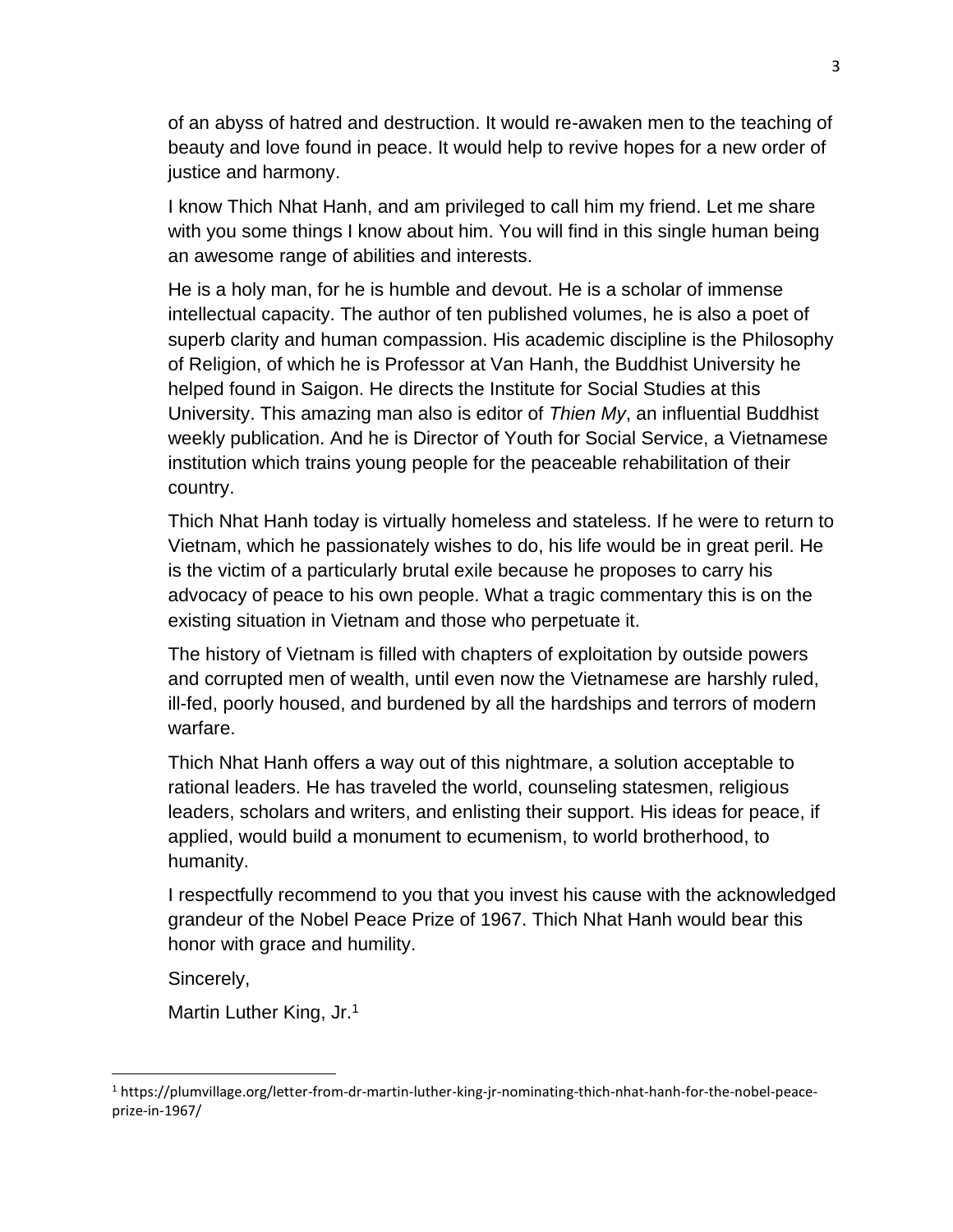The Nobel Peace Prize was not awarded in 1967. According to the Nobel Peace Center website:

Since the inception of the prize in 1901, there have been a number of years when the Nobel Peace Prize was not awarded. Altogether, it happened 19 times, the last time in 1972.

The Norwegian Nobel Committee can decide to postpone the Nobel Peace Prize. However, if they do not award it within the following year, the prize amount will be returned to the Nobel Institute's fund. This may be the case if none of the nominations qualify for the prize or if the members of the Committee cannot reach a decision.<sup>2</sup>

Hindsight is always 20/20 they say. I am sure there are some among the Nobel Institute who think Hanh should have been awarded the Peace Prize in 1967, but I could find no notes about how or why that decision was made. For what it is worth, Mahatma Gandhi also never received the award. Perhaps there are times when peace activists exiled by violent, brutal, oppressive regimes are too politically untouchable to be embraced publicly. But that is my own speculation, to be sure. (Barack Obama was awarded the Peace Prize for nothing more significant than NOT being George W. Bush, after all.)

Thich Nhat Hanh taught much of the world what the practice of mindfulness is, and offered accessible ways for people to engage in it. We didn't have to travel to Asia or climb to a mountaintop to find a slice of peace in our frazzled worlds. We could journey within, seek the calm that exists there. We could let go of all that is unnecessary, if only in our minds, and seek simplicity in our hearts. We could focus on being present, attuned to each moment, conscious of our breath, aware of our heartbeat, in touch with our bodies. We can think about our actions and consider their impact. Are they necessary? Are they life-giving? Are they affirming? Do they encourage peace?

Mindfulness practice keeps us in the moment, but it also has a legacy. What we do today affects the world and what we will encounter tomorrow. A consecutive string of days, stretched long enough, becomes a legacy of a career, a relationship, a lifetime. Thich Nhat Hanh chose peace each day, each moment, even, and it has left us a lifetime legacy of peace in action. The footprints left by this humble monk are clear and unwavering. There are no places where he strayed from his path.

When you look back on your life, what do you think your impact on the world might be? What might your footprints look like? I know teachers who look back on a lifetime of

<sup>2</sup> https://peaceprizelaureates.nobelpeacecenter.org/en/laureate/1967-ingen-pris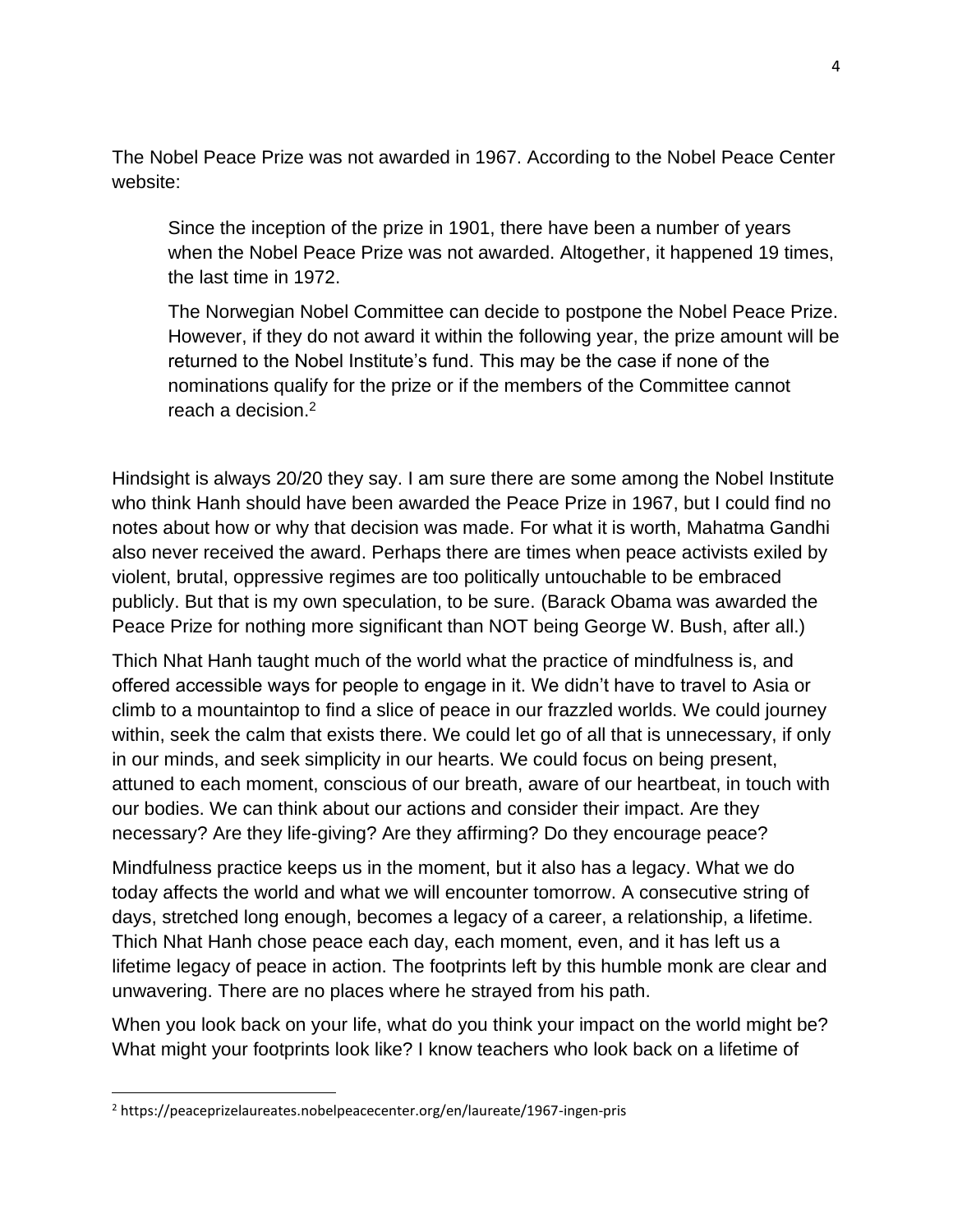educating and encouraging children. Artists who leave a legacy of their work behind in galleries and on walls. When I think about my own impact on the world, I fear my own footsteps might look like those left by a dog chasing multiple seagulls at the beach. I've been a reporter, a bus driver, I have worked in construction, and organized volunteers and preached some words. Perhaps my footprints may indicate a life of exploration, I do not know how it all will be described when I am gone.

I find that taking stock at the end of each day is a good practice and can focus my attention more sharply on the next day. When I prepare for bed I think, "What did I do today?" But I do not try to merely recite a litany of errands run or chores accomplished. Instead, I consider whether I was present in the moment, or was my mind somewhere else? Were my daily activities meaningful to me or simply busywork for my brain and body?

We cannot all live lives likely to get us nominated for the Nobel Peace Prize, but we can live lives of simple mindfulness and humility. We can strive, like Saint Francis of Assisi, to serve rather than to be served, to bring peace where there is violence, harmony where there is strife, justice where there is exploitation or abuse.

Each day matters. Each moment matters. If we are engaged in even the simple task of washing dishes, we can devote ourselves to the simple beauty of that humble act. Mindfulness draws us into the moment, and challenges us to embrace that moment for what it is, not unlike Thoreau at Walden, experiencing every bit of life, good or bad, but truly knowing it deeply.

What footprints will you leave on this world?

I offer you now these words from Thich Nhat Hanh.

"The moment I die I will try to come back to you as quickly as possible. I promise it will not take long. Isn't it true I am already with you as I die each moment? I come back to you in every moment. Just look, feel my presence.